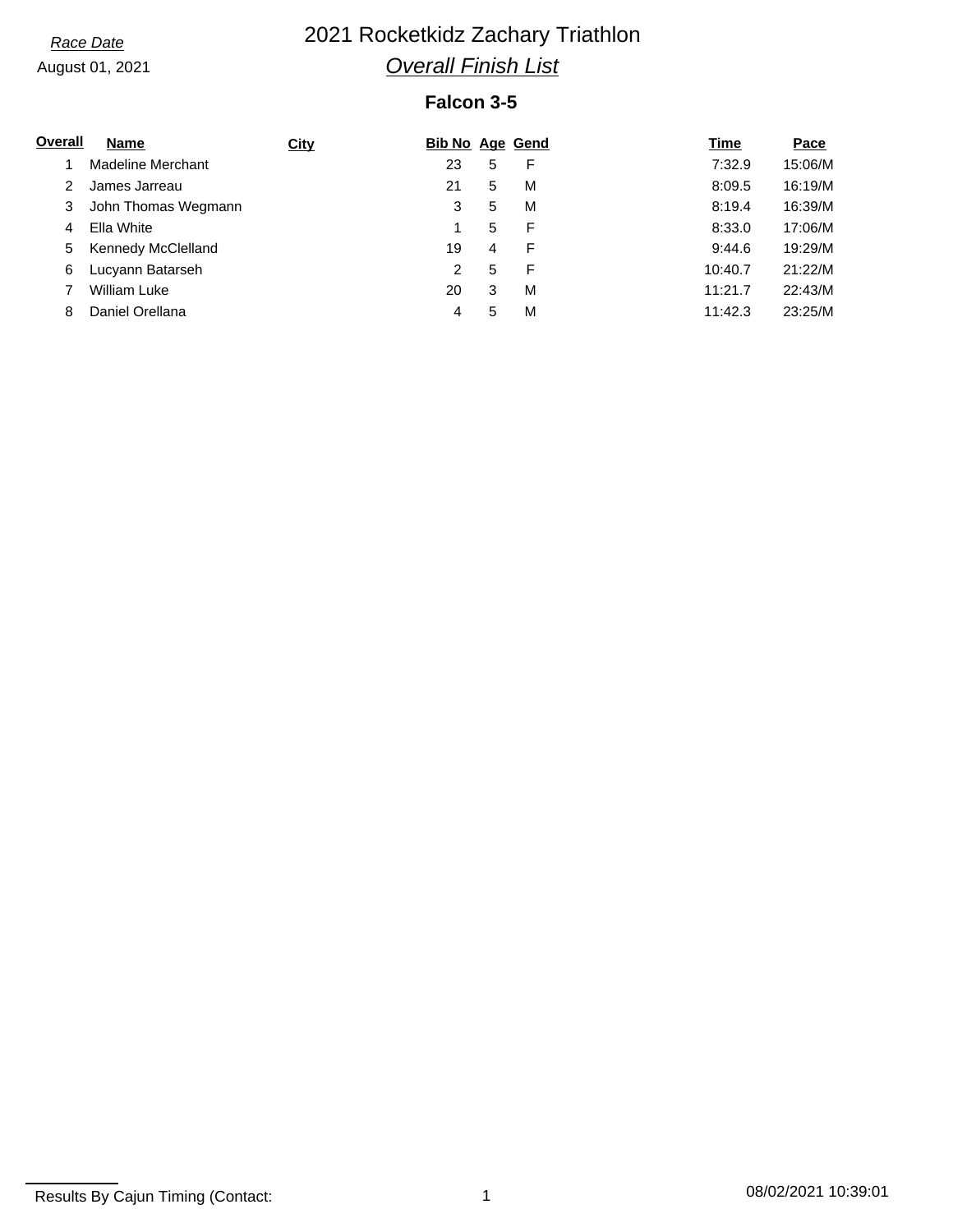## *Race Date* 2021 Rocketkidz Zachary Triathlon *Overall Finish List*

## **Beginner/Sputnik 6-7**

| <b>Overall</b> | Name                       | <b>City</b>    | <b>Bib No Age Gend</b> |   |   | <b>Time</b> | Pace    |
|----------------|----------------------------|----------------|------------------------|---|---|-------------|---------|
|                | <b>Andrew Davis</b>        |                | 33                     | 7 | M | 11:35.3     | 7:15/M  |
| 2              | Madelyn Langford           |                | 29                     | 7 | F | 12:57.4     | 8:06/M  |
| 3              | Luke White                 |                | 26                     | 7 | M | 13:11.5     | 8:15/M  |
| 4              | <b>Connor McArdle</b>      |                | 9                      | 7 | M | 13:33.3     | 8:28/M  |
| 5              | Trip Godfrey               |                | 15                     | 6 | M | 14:37.8     | 9:09/M  |
| 6              | Paisley Janes              |                | 12                     | 7 | F | 14:52.3     | 9:18/M  |
|                | <b>Evangeline Southall</b> |                | 7                      | 6 | F | 15:00.3     | 9:23/M  |
| 8              | Alejandra Batarseh         |                | 18                     | 7 | F | 15:10.5     | 9:29/M  |
| 9              | <b>Benton Daniel</b>       |                | 34                     | 7 | M | 15:14.1     | 9:31/M  |
| 10             | <b>Hollen Jenkins</b>      |                | 30                     | 6 | F | 15:57.1     | 9:58/M  |
| 11             | Noah Wilburn               | Baton Rouge LA | 6                      | 7 | M | 17:01.5     | 10:38/M |
| 12             | Oliver Hibbard             |                | 13                     | 6 | M | 17:02.3     | 10:39/M |
| 13             | <b>Brooks Adams</b>        |                | 32                     | 7 | M | 19:17.9     | 12:04/M |
| 14             | Lilly Carmena              |                | 17                     | 7 | F | 19:29.9     | 12:11/M |
| 15             | <b>Catherine Nichols</b>   |                | 28                     | 7 | F | 22:05.2     | 13:48/M |

Results By Cajun Timing (Contact: 2 08/02/2021 10:39:02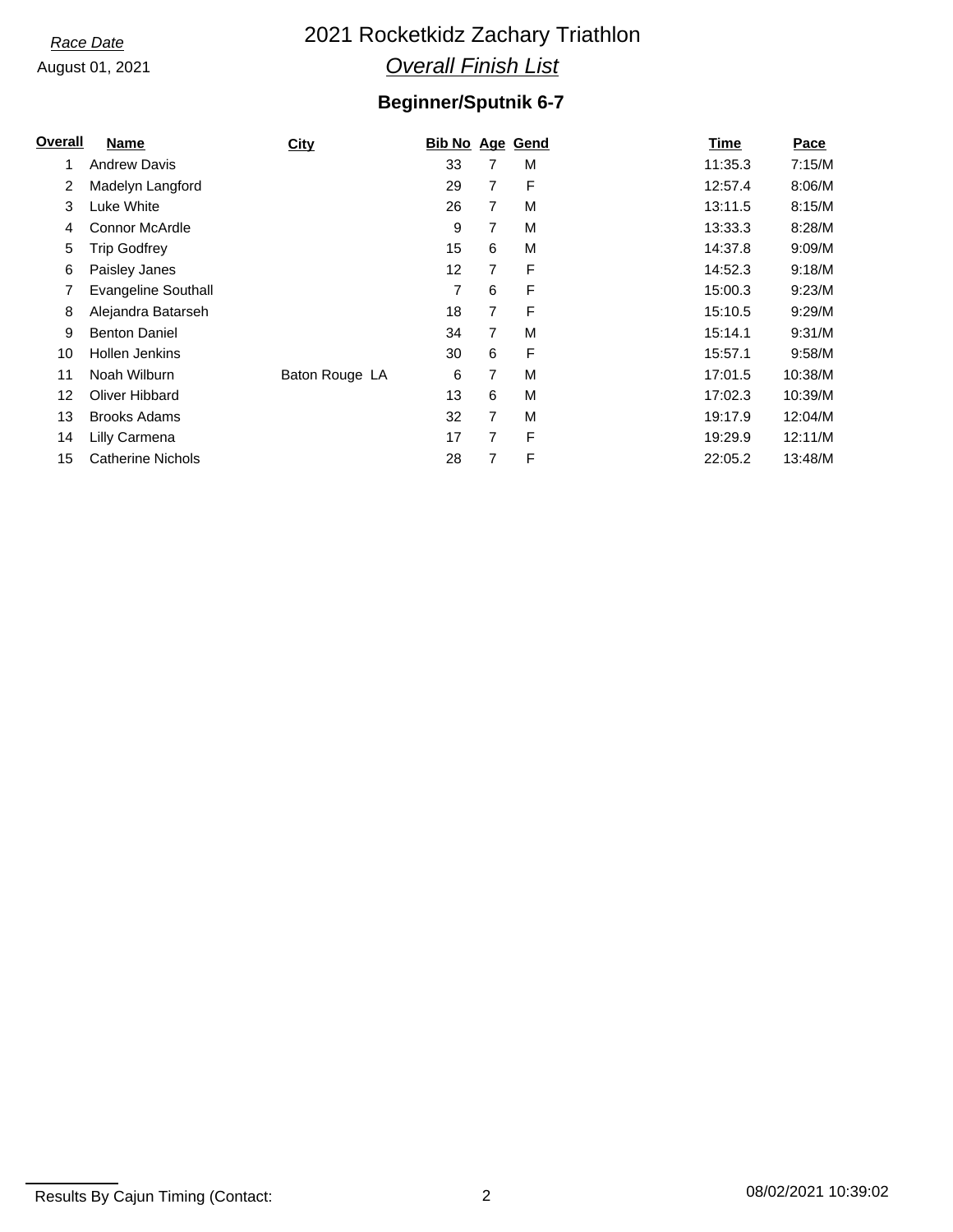# *Race Date* 2021 Rocketkidz Zachary Triathlon *Overall Finish List*

### **Apollo 8-10**

| Overall | Name                    | <b>City</b>     | <b>Bib No Age Gend</b> |    |   | <b>Time</b> | Pace    |
|---------|-------------------------|-----------------|------------------------|----|---|-------------|---------|
| 1       | <b>Andrew White</b>     | Prairieville LA | 40                     | 9  | М | 18:12.1     | 7:00/M  |
| 2       | Ava Braendel            |                 | 57                     | 10 | F | 20:35.3     | 7:55/M  |
| 3       | Eli Wallis              |                 | 62                     | 8  | M | 20:57.7     | 8:04/M  |
| 4       | <b>Chadwick Potter</b>  |                 | 65                     | 9  | M | 21:02.9     | 8:06/M  |
| 5       | Molly Luke              | Baton Rouge LA  | 46                     | 8  | F | 21:07.8     | 8:08/M  |
| 6       | <b>Atticus Southall</b> | Zachary LA      | 42                     | 10 | M | 21:42.1     | 8:21/M  |
| 7       | Bryan Langford          |                 | 47                     | 9  | M | 22:03.7     | 8:29/M  |
| 8       | John Percy Jarreau      |                 | 63                     | 8  | M | 22:55.7     | 8:49/M  |
| 9       | Kate Bonaventure        |                 | 58                     | 8  | F | 23:17.1     | 8:57/M  |
| 10      | Emma Wegmann            |                 | 61                     | 8  | F | 23:31.8     | 9:03/M  |
| 11      | Lucas Jarreau           |                 | 48                     | 9  | M | 24:06.0     | 9:16/M  |
| 12      | Phillip Carmichael      | Baton Rouge LA  | 56                     | 9  | M | 24:12.4     | 9:19/M  |
| 13      | <b>Wesley Hebert</b>    |                 | 50                     | 8  | M | 25:26.0     | 9:47/M  |
| 14      | <b>Wilton Pfifer</b>    |                 | 44                     | 9  | M | 25:42.7     | 9:53/M  |
| 15      | Remie Stoute            |                 | 41                     | 10 | F | 26:10.3     | 10:04/M |
| 16      | Kellar Godfrey          |                 | 52                     | 9  | M | 26:51.5     | 10:20/M |
| 17      | Rose Best               |                 | 66                     | 8  | F | 27:25.4     | 10:33/M |
| 18      | Laynie Daunis           |                 | 55                     | 8  | F | 28:53.2     | 11:07/M |
| 19      | Henry Orellana          |                 | 64                     | 9  | M | 29:16.3     | 11:16/M |
| 20      | Lexie Hibbard           |                 | 49                     | 8  | F | 30:04.7     | 11:34/M |
| 21      | Owen Arceneaux          |                 | 60                     | 9  | M | 30:57.9     | 11:55/M |
| 22      | Noa Haviland            |                 | 51                     | 10 | F | 44:39.9     | 17:11/M |

Results By Cajun Timing (Contact: 3 08/02/2021 10:39:03